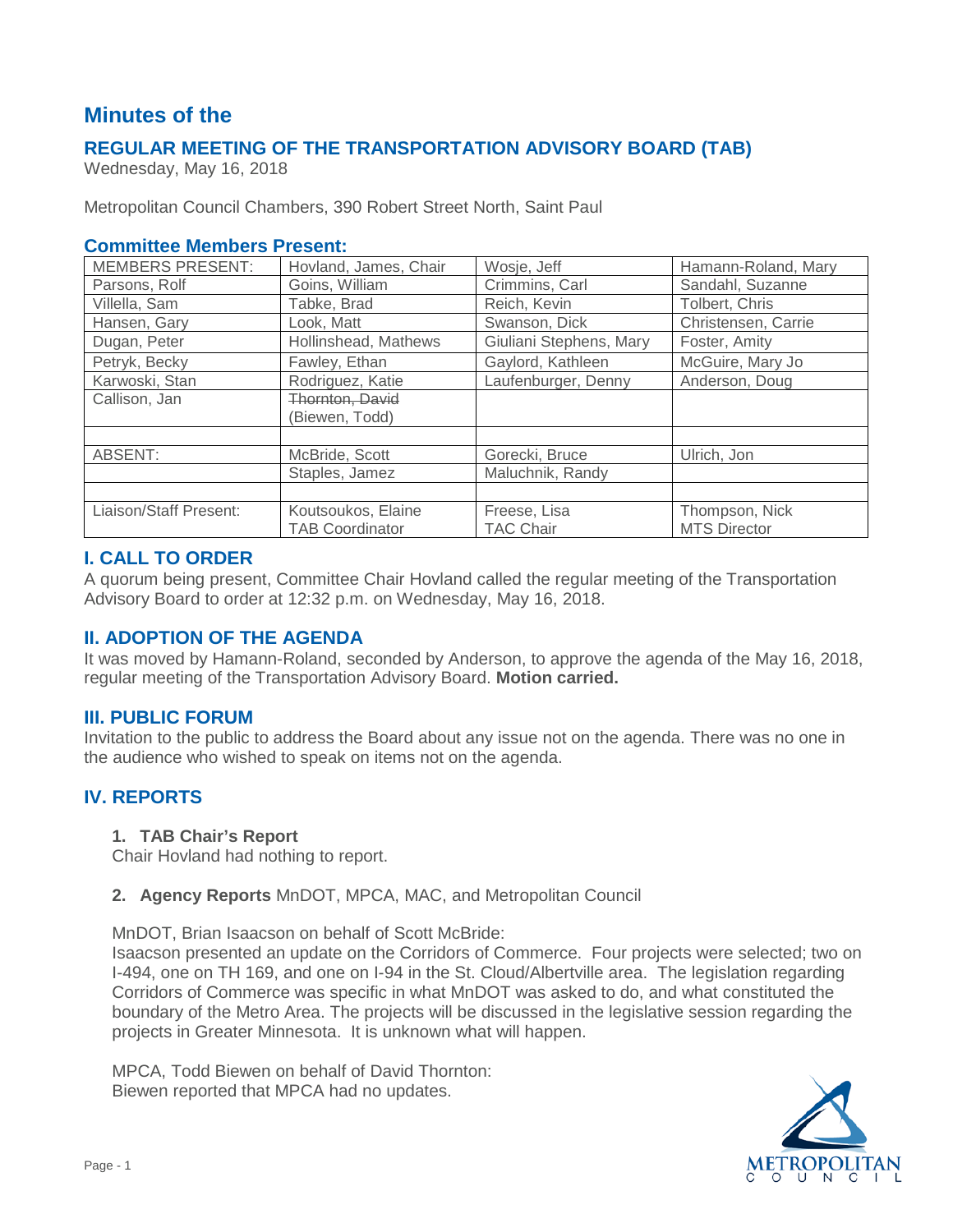#### MAC, Carl Crimmins:

Crimmins reported that JetBlue joins Sun Country, Frontier, and Spirit as a new low-cost carrier at the airport. Crimmins added that MAC has \$1.6 billion of construction ongoing. MAC staff is willing to come out to cities and counties to speak. Contact Elaine Koutsoukos, who will coordinate with Bridget Rief.

#### Metropolitan Council, Katie Rodriguez:

Rodriguez reported that yesterday the FTA issued the Amended Record of Decision for the Southwest LRT, which finds that the National Environmental Policy Act requirements have been met. Rodriguez added that during the delay of two years of negotiating, the cost of labor, fuel, land, and steel have all increased. Rodriguez stated that the Student Pass Program goes on sale today, 138 high schools have participated. Rodriguez said that the Regional Solicitation went live on Monday, scheduled trainings and online resources are now available, applications are due July 13, 2018.

Look inquired about the status of Southwest LRT project risk with 50% federal contribution; he asked if the federal government has committed to funding. Rodriguez said that the budget that was just passed consists of possibly a historic funding amount and a full funding grant agreement is expected to be awarded in the first quarter of 2019. Callison added that the federal share will not change; the amount is locked in. Reich shared that recently he was a part of a delegation that visited Metro Transit and the delegation felt that many characteristics of the Southwest LRT had many of the things this administration is looking for in transit investment.

#### **3. Technical Advisory Committee Meeting Report**

Freese reported that Dakota County presented an information item about their principal arterial study and recommendations.

# **V. CONSENT ITEMS**

**1. Approval of Minutes from April 18, 2018** It was moved by Laufenburger, seconded by Wosje, to approve the minutes of the April 18, 2018, regular meeting of the Transportation Advisory Board. **Motion carried.**

# **VI. ACTION ITEMS**

**1. 2018-31** 2022-2023 Highway Safety Improvement Program Solicitation

TAC Chair Lisa Freese presented this item.

McGuire asked for clarification on where a project gets funding if it is a project that is over the HSIP price range but has a lot of safety issues. Freese answered that the HSIP is targeted at smaller projects because sometimes the smaller projects don't compete as well with major interchange projects that are presented through the Regional Solicitation process.

It was moved by Hamann-Roland, seconded by Parsons, that:

The Transportation Advisory Board recommend that the Metropolitan Council release the draft update of the 2040 Transportation Policy Plan for public review and comment. **Motion carried.**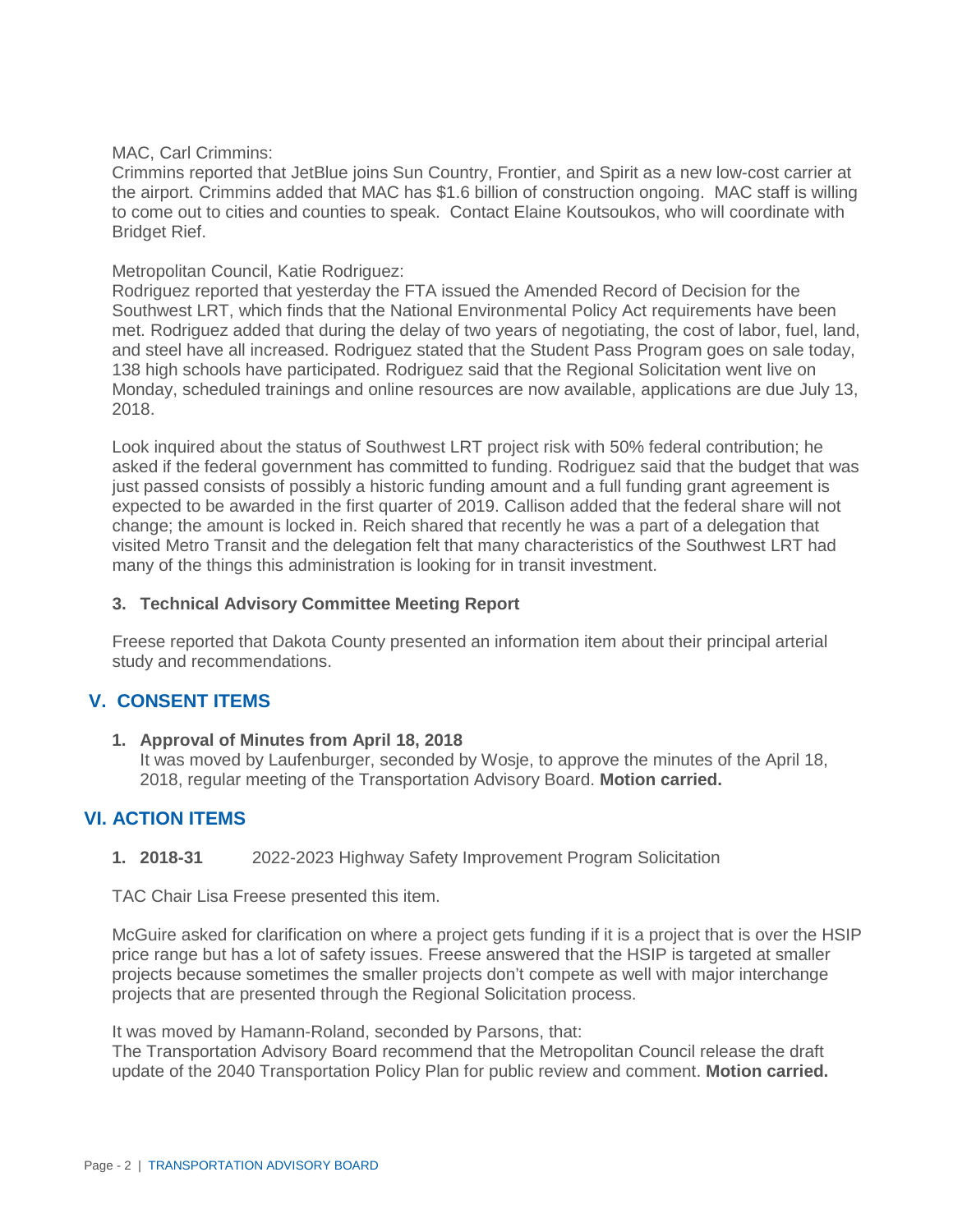# **VII. INFORMATION AND DISCUSSION ITEMS**

#### **1. Arterial Bus Rapid Transit Network Update**

Metro Transit Arterial BRT Manager Katie Roth presented this item.

Villella asked what brand the 8 battery electric buses are. Roth answered that all 14 buses running on the line (including the 8 electric) will be manufactured by New Flyer in Saint Cloud. Petryk asked how the ability to load and unload passengers more quickly is accomplished. Roth responded that one way to speed up the boarding process is to have everyone prepay their fare at the station, similar to the train. Hollinshead asked if something can be done during the design period of these projects to evaluate the peak time congestion. Roth shared that while traffic delays cause a minor portion in comparison to other delays in general across the corridors, Metro Transit does realize that for some corridors the traffic delays are more significant. Roth added that Metro Transit is thinking about targeted ways to overcome specific traffic delays, she cited the example of the peakonly bus-only lanes being tested at Hennepin this weekend. Hollinshead brought up the Minnesota United stadium and he asked if a bypass can be discussed with the developer. Roth said she will bring Hollinshead's comment to Metro Transit staff and report back to the TAB. Foster asked if the Metro Transit police force will increase with the increase in lines due to accommodate increased fare inspection. Roth answered that Metro Transit is working on the staffing plan for the C Line. Foster asked if fare inspections are only staffed by Metro Transit Police. Rodriguez shared that the Metro Transit Police does have Community Service Officers currently participating in fare inspections. Tolbert praised the success of the A Line and he shared that the Saint Paul City Council is interested in East Metro BRT routes, he asked that the Metropolitan Council inform cities of what they need to do to prepare a route for expansion. Roth said that prioritization has often been guided by the other investments taking place in the corridors and that corridors that typically perform well with Rapid Bus Transit are those that have strong transit demand and land uses that support transit. Karwoski asked for an update on the Gold Line. Roth stated that the Gold Line is in project development but is not in her program; however, she can ask her colleagues to share a presentation to TAB in the future. McGuire echoed her support for East Metro BRT routes as they help with community development and growth. Hovland asked for the analysis that was done to prompt the decision to create the A Line. Roth answered that the Arterial Corridor Study was done in 2011 and 2012 and Metro Transit also looked to other cities to see what has proven successful.

#### **2. Shared Mobility Collaborative**

Metro Transit Strategic Initiatives Director John Levin and East Metro Strong Executive Director Will Schroeer presented this item.

Rodriguez said that the Twin Cities Shared Collaborative Steering Committee has been meeting for a few months, there seems to be a lot of excitement in the Twin Cities around this topic. Karwoski commented that he read the Twin Cities are lagging 10% behind most transit communities in utilizing transit to transport employees to employment. Karwoski said that other cities seemed to get more out of their transit so he brought up the need to revisit grid patterns. Karwoski mentioned that the Gold Line will free up around 1,000 3M parking spots that can be converted to job expansion. Schroeer stated that the Regional Indicators Dashboard released last Friday does show that the Twin Cities has seen a percentage decline in the population with easy access to transit for the second year in a row and slipped a place in peer rankings so there is a sense of urgency. Levin added that jobs are widely distributed outside of the core system and Metro Transit is looking at shared mobility as a way to provide service to low-density suburban job centers. Sandahl shared that she was involved with the Best Buy move to Richfield and she can attest to the fact that employee home origin, transportation options, freeway accessibility, etc. were all factors evaluated.